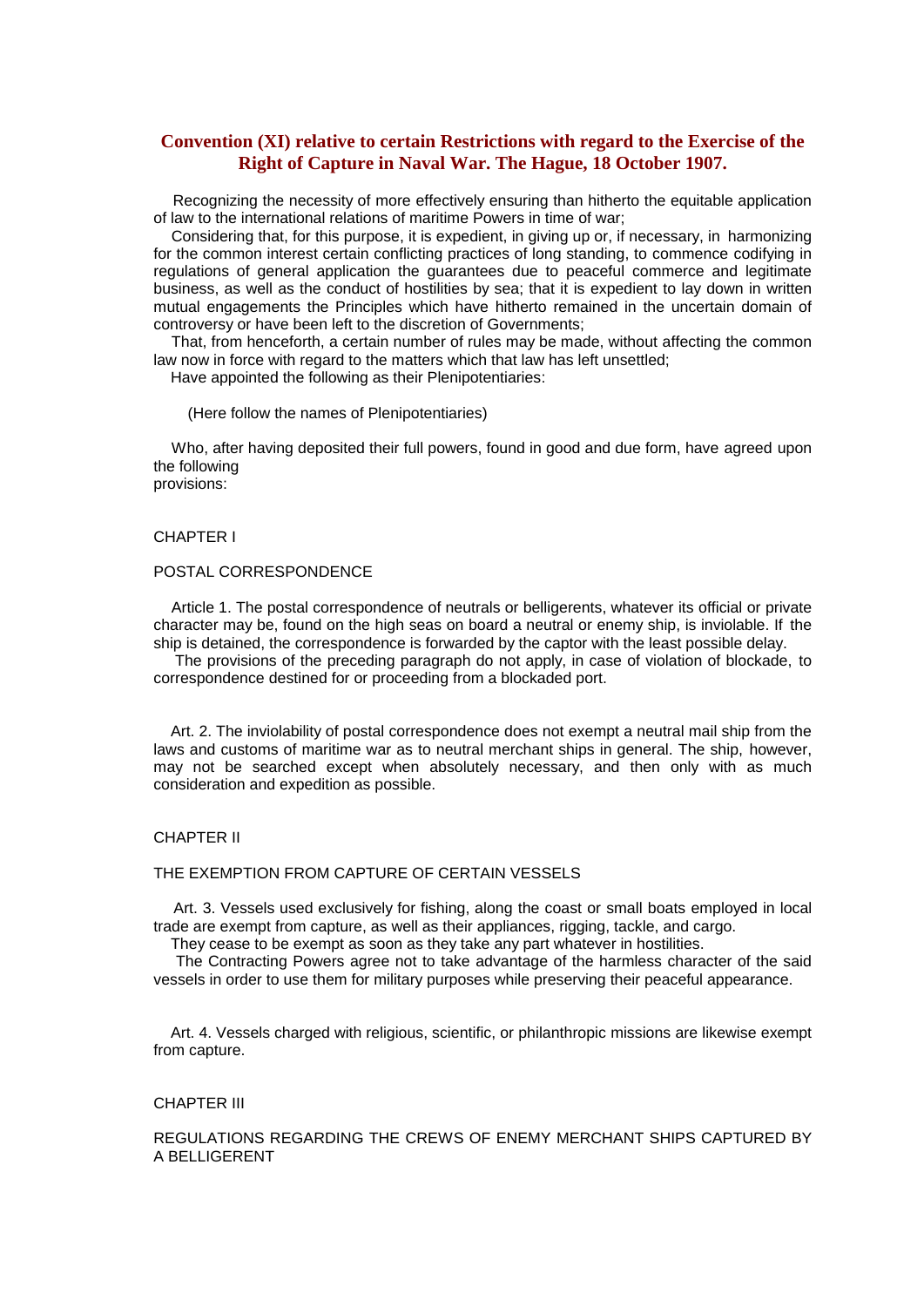Art. 5. When an enemy merchant ship is captured by a belligerent, such of its crew as are nationals of a neutral State are not made prisoners of war.

The same rule applies in the case of the captain and officers likewise nationals of a neutral State, if they promise formally in writing not to serve on an enemy ship while the war lasts.

Art. 6. The captain, officers, and members of the crew, when nationals of the enemy State, are not made prisoners of war, on condition that they make a formal promise in writing, not to undertake, while hostilities last, any service connected with the operations of the war.

Art. 7. The names of the persons retaining their liberty under the conditions laid down in Article 5, paragraph 2, and in Article 6, are notified by the belligerent captor to the other belligerent. The latter is forbidden knowingly to employ the said persons.

Art. 8. The provisions of the three preceding articles do not apply to ships taking part in the hostilities.

#### CHAPTER IV

#### FINAL PROVISIONS

Art. 9. The provisions of the present Convention do not apply except between Contracting Powers, and then only if all the belligerents are parties to the Convention.

Art. 10. The present Convention shall be ratified as soon as possible.

The ratifications shall be deposited at The Hague.

The first deposit of ratifications shall be recorded in a ' procès-verbal ' signed by the representatives of the Powers taking part therein and by the Netherlands Minister for foreign Affairs.

Subsequent deposits of ratifications shall be made by means of a written notification, addressed to the Netherlands Government and accompanied by the instrument of ratification.

A duly certified copy of the ' procès-verbal ' relative to the first deposit of ratifications, of the notifications mentioned in the preceding paragraph, as well as of the instruments of ratification, shall be at once sent by the Netherlands Government, through the diplomatic channel, to the Powers invited to the Second Peace Conference, as well as to the other Powers which have adhered to the Convention. In the cases contemplated in the preceding paragraph, the said Government shall inform them at the same time of the date on which it received the notification.

Art. 11. Non-Signatory Powers may adhere to the present Convention.

The Power which desires to adhere notifies its intention in writing to the Netherlands Government, forwarding to it the act of adhesion, which shall be deposited in the archives of the said Government.

This Government shall at once transmit to all the other Powers a duly certified copy of the notification as well as of the act of adhesion, mentioning the date on which it received the notification.

Art. 12. The present Convention shall come into force in the case of the Powers which were a party to the first deposit of ratifications, sixty days after the ' procès-verbal ' of that deposit, and, in the case of the Powers which ratify subsequently or which adhere, sixty days after the notification of their ratification has been received by the Netherlands Government.

Art. 13. In the event of one of the Contracting Powers wishing to denounce the present Convention, the denunciation shall be notified in writing to the Netherlands Government, which shall at once communicate a duly certified copy of the notification to all the other Powers